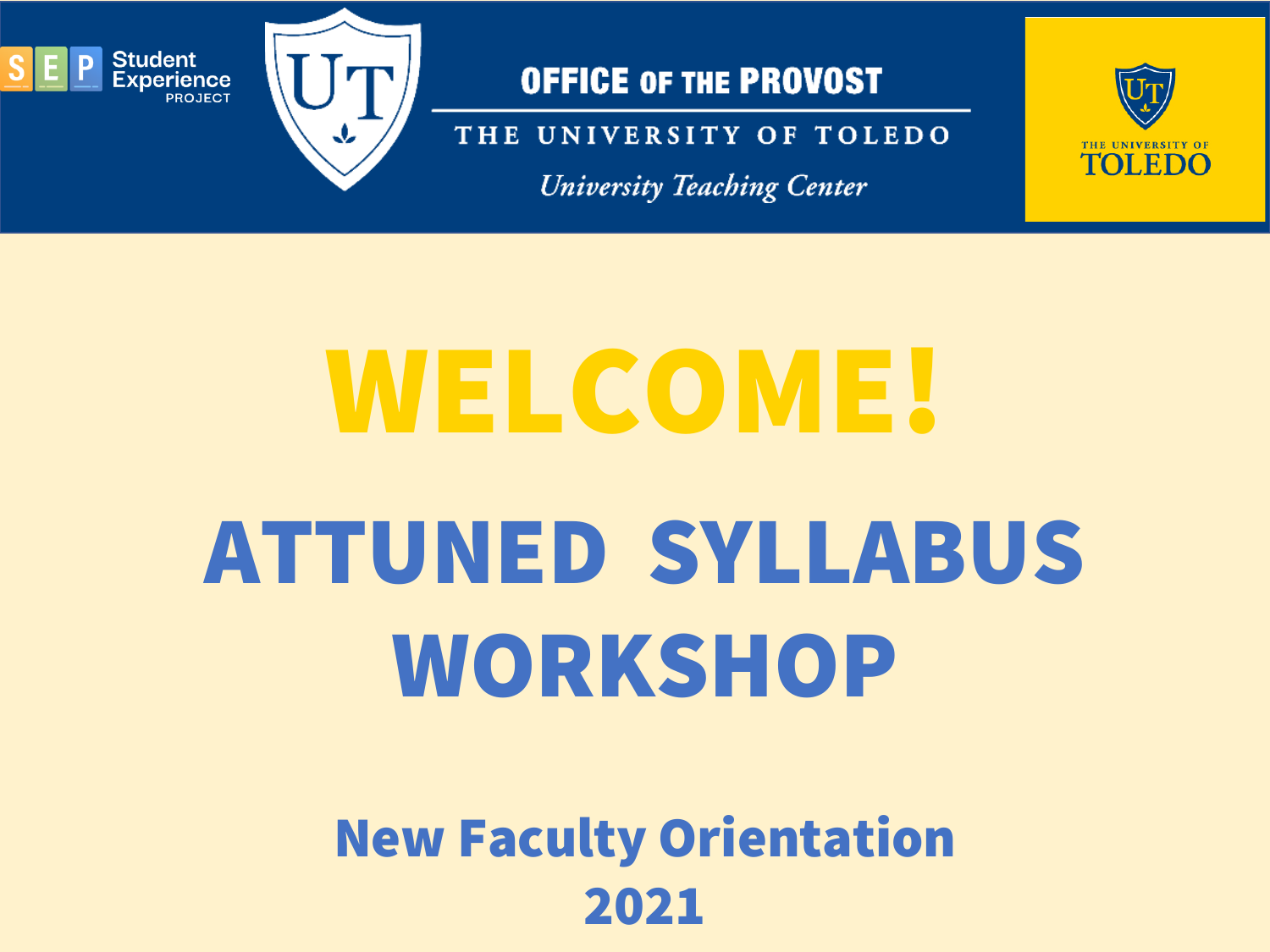



THE UNIVERSITY OF TOLEDO **University Teaching Center** 





# "It's in the syllabus!"

The syllabus is a cultural artifact that:

- -- presents a plan for the course
- -- outlines expectations

and

-- provides an initial introduction to course culture

Why conduct a syllabus review?

**Your syllabus is a powerful tool for course planning and development.** Conducting a syllabus review provides instructors with a framework for creating a course that promotes equity in students' experiences and outcomes in its structure and content throughout the term.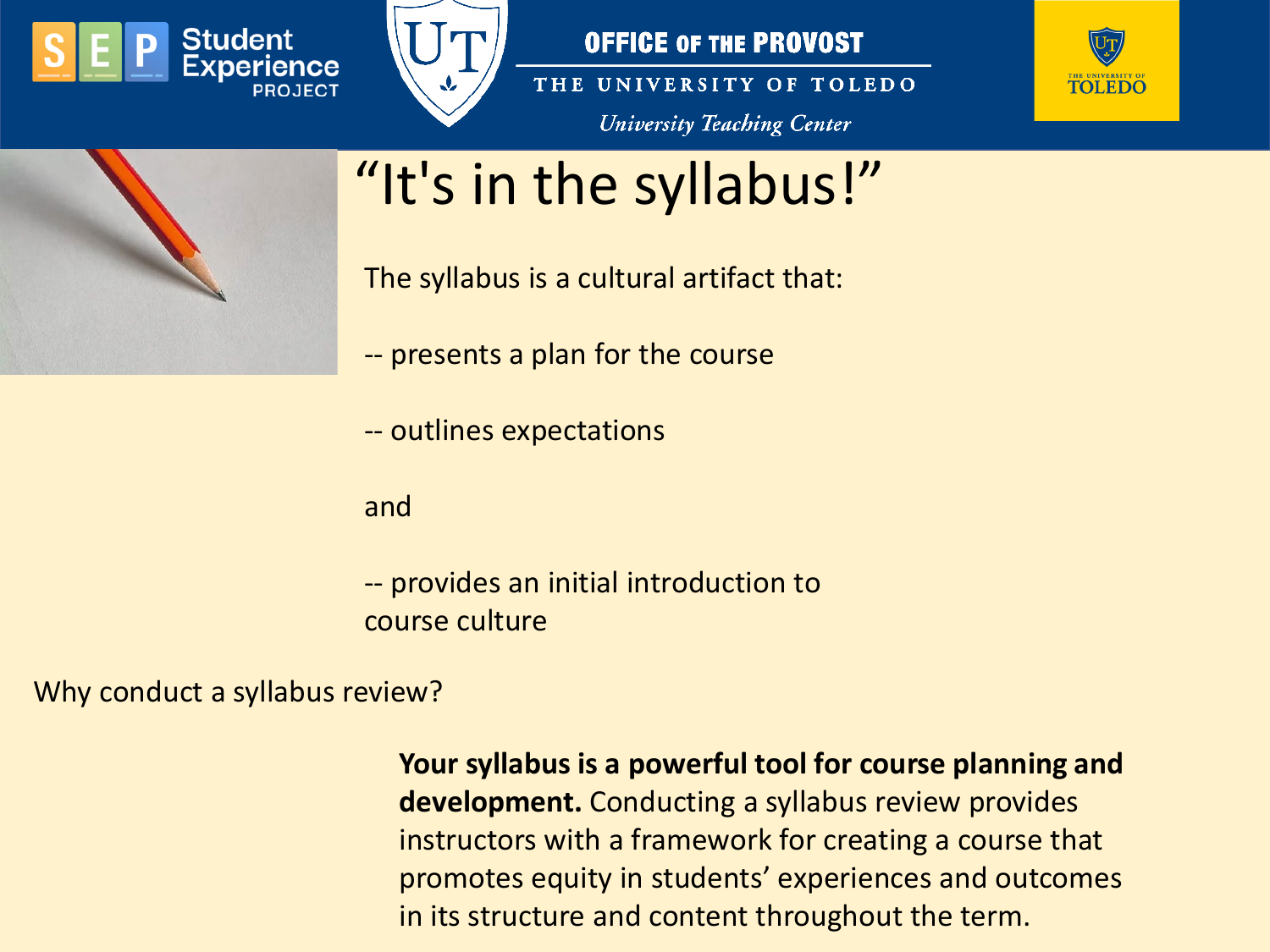





Research demonstrates that:

-- when students feel like their instructor believes they are capable of learning new things and growing their academic abilities -- i.e., has a **growth mindset** -- students' classroom experiences and academic outcomes improve.

-- when students feel as though they are valued and connected to others in their learning community -- i.e., have a sense of **belonging** - students are more likely to stay academically engaged and utilize the resources and supports provided by their institution that will ultimately help them graduate.

-- students from groups that have been historically underserved in higher education are especially likely to benefit from cues from course instructors that indicate growth mindset and that counter uncertainty they might have about belonging in college.

The syllabus sets the tone!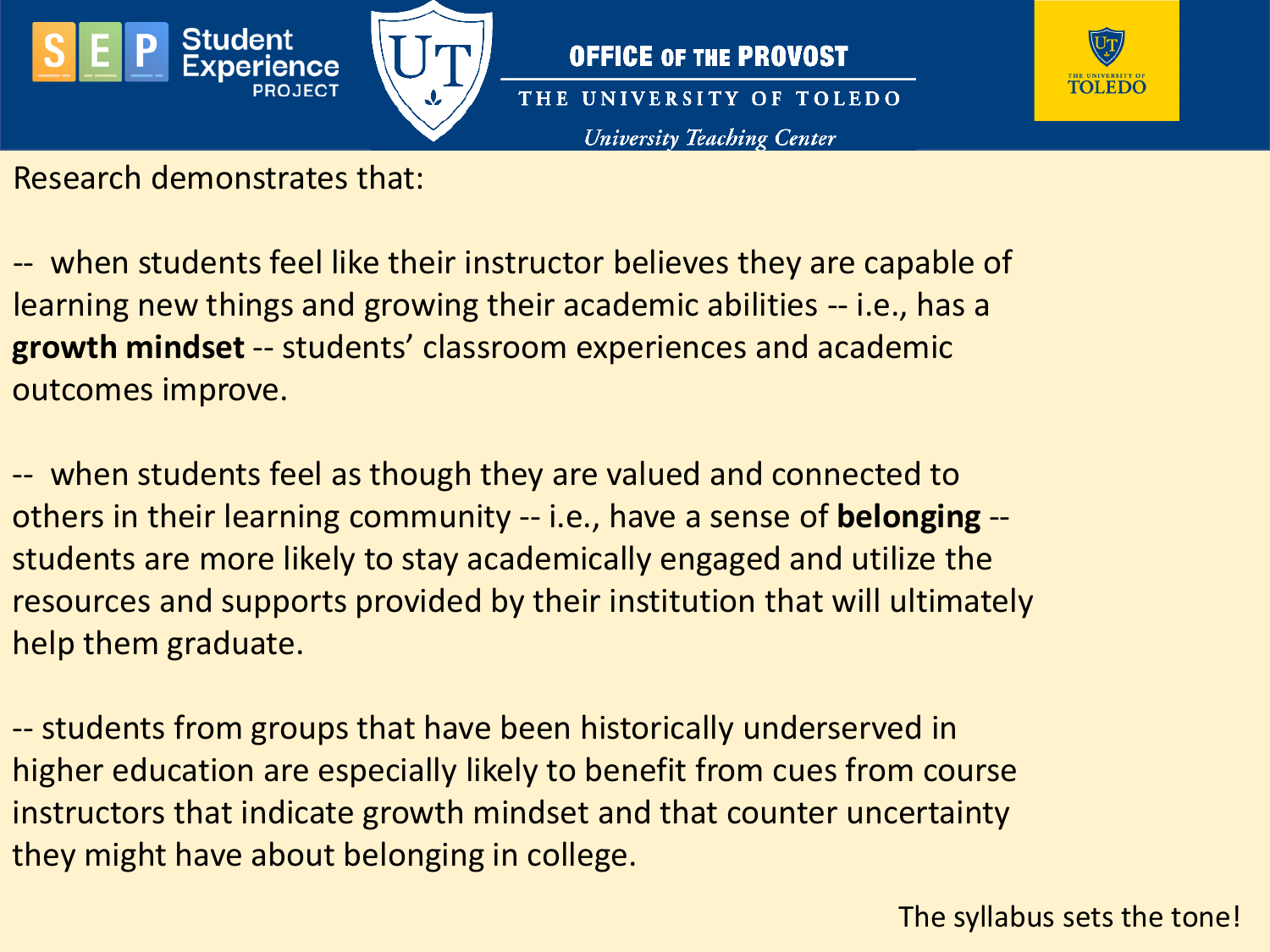

THE UNIVERSITY OF TOLEDO **University Teaching Center** 



The aims of this workshop are to:

- 1. Provide you with basic information and resources to construct effective syllabi
- 2. Assist you in sharpening the language about instructor mindset as conveyed in the course policies, design, and phrasing in your syllabus
- 3. Identify opportunities to promote equity in student experience and outcomes by explicitly promoting belonging in your syllabus
- 4. Provide examples of wording to convey a growth mindset and to address uncertainty and/or anxiety students may have about their sense of belonging in your course.

These are starting points for developing your own wording that is authentic to you as an instructor and the way you teach.

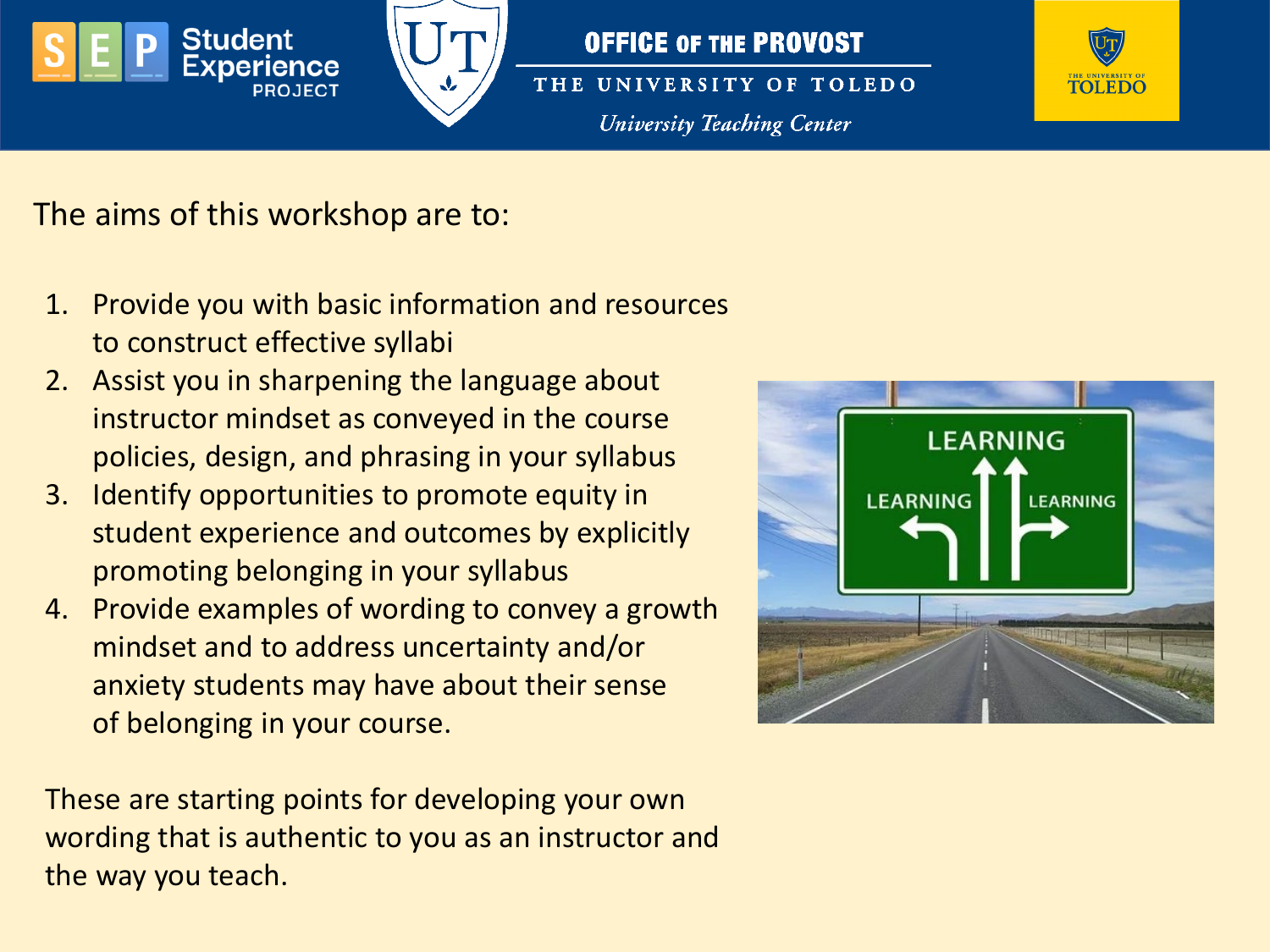



THE UNIVERSITY OF TOLEDO

**University Teaching Center** 



# Syllabus Basics

- The [UToledo Syllabus Template](https://www.utoledo.edu/offices/provost/utc/docs/Syllabus-Template-update-Fall-2021-final.docx)
	- All syllabi must contain required basic elements (as indicated by \*) on UTC Syllabus webpage
	- Why these elements?
		- Transparency
		- Accreditation requirements
- [Fall 2021 COVID-19 Syllabus Language](https://www.utoledo.edu/offices/provost/utc/docs/Fall-21-COVID-Syllabus-language-8-11-21.docx)
	- All syllabi this fall must contain this language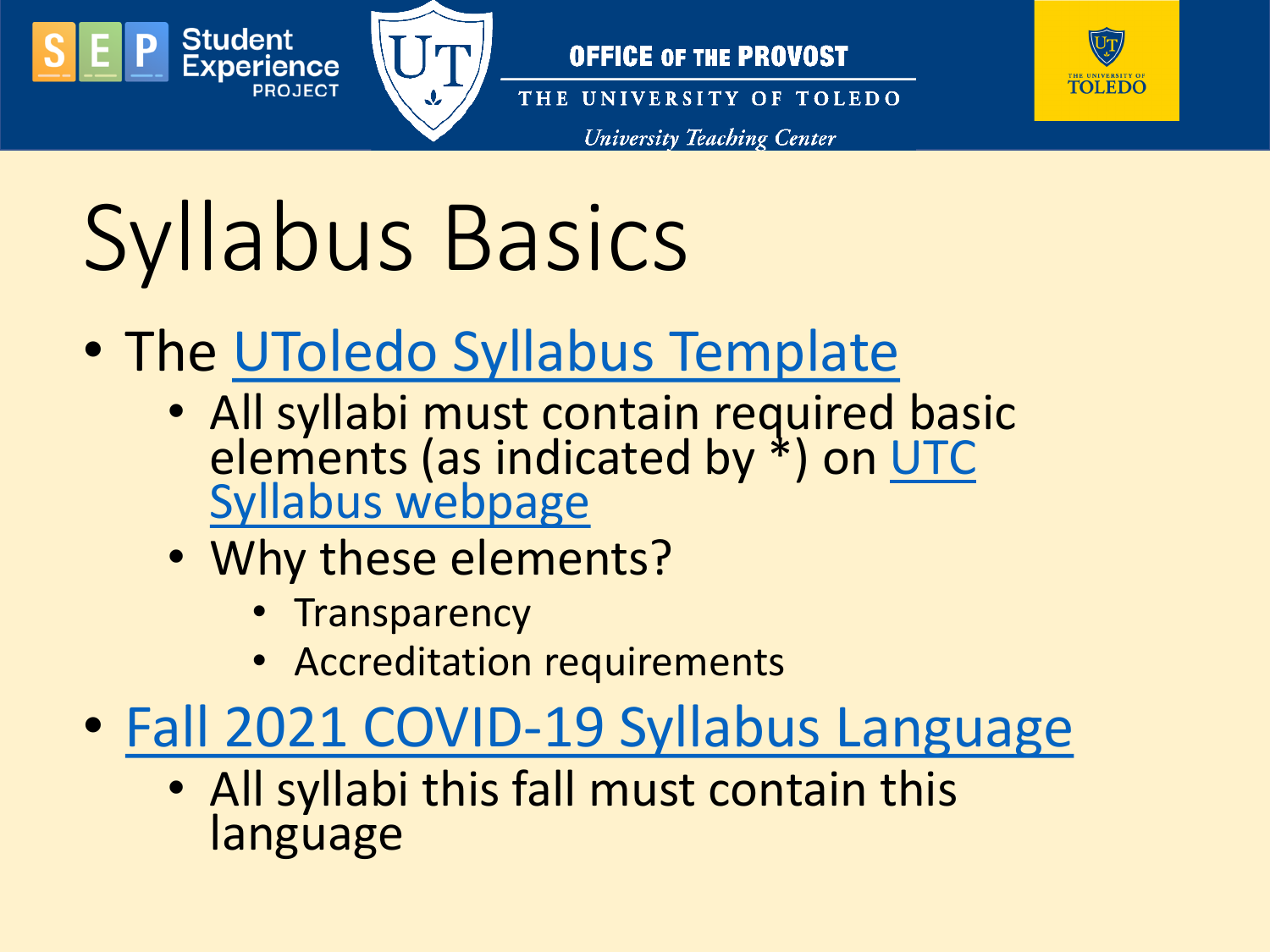# EARLY ALERT TOOLS

# Attendance **Tracking**

- Completed by Census date
- Must respond for each student, or will be recorded as not-attending
- For more info: https://www.utoledo.edu/offices/provost/docs/FAQs-[Particpation\\_Attendnace-Tracker\\_FINAL\\_18May2021.pdf](https://www.utoledo.edu/offices/provost/docs/FAQs-Particpation_Attendnace-Tracker_FINAL_18May2021.pdf)

# **Starfish** Early Alert

- Report on high academic course concerns or outstanding performance kudos in early weeks of term
- Can raise Flags or Referrals at any point in the term
- For more info: [https://www.utoledo.edu/offices/provost/starfish/faculty.ht](https://www.utoledo.edu/offices/provost/starfish/faculty.html) ml

Midterm **Grade** Reports

• Completed between weeks 6 and 8 of term, in Banner (same process as recording final grades)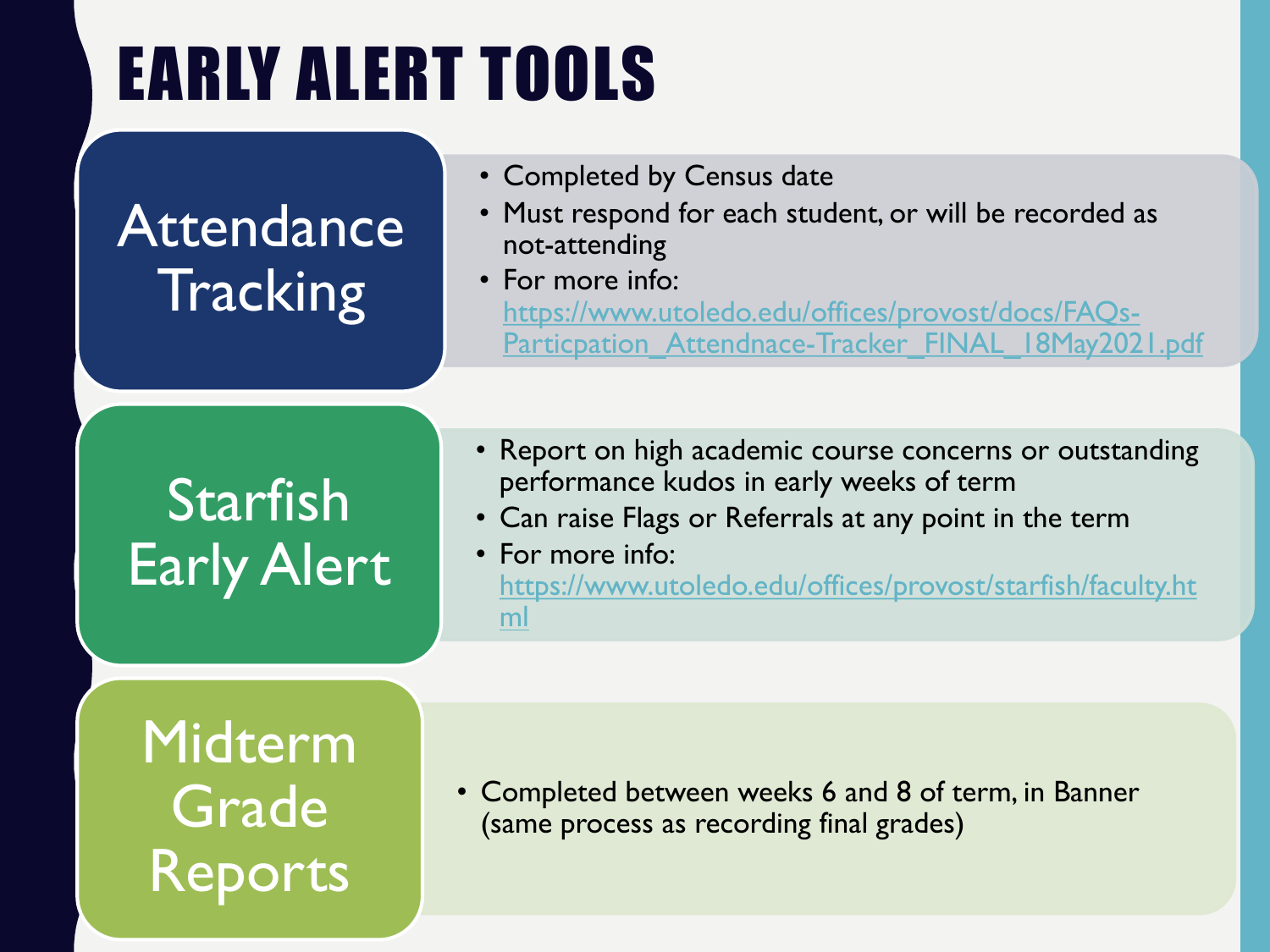# STUDENT SUPPORT RESOURCES

**Center for Success Coaching** 

**[Learning Enhancement](https://www.utoledo.edu/success/lec/) Center** 

[Rocket Solution Central](https://www.utoledo.edu/rsc/) - one-stop service location for assistance

with financial aid, student account and registration questions

[Food Pantries](https://www.utoledo.edu/studentaffairs/food-pantry/) [Rocket Emergency Aid](https://www.utoledo.edu/financialaid/rocket-aid/)

[Rocket Care Report](https://cm.maxient.com/reportingform.php?UnivofToledo&layout_id=9) – to report concerns about a student's safety or well-being

**[Student Disability](https://www.utoledo.edu/offices/student-disability-services/)** Services

Student "How-To" Page

[https://www.utoledo.edu](https://www.utoledo.edu/success/how-to/) /success/how-to/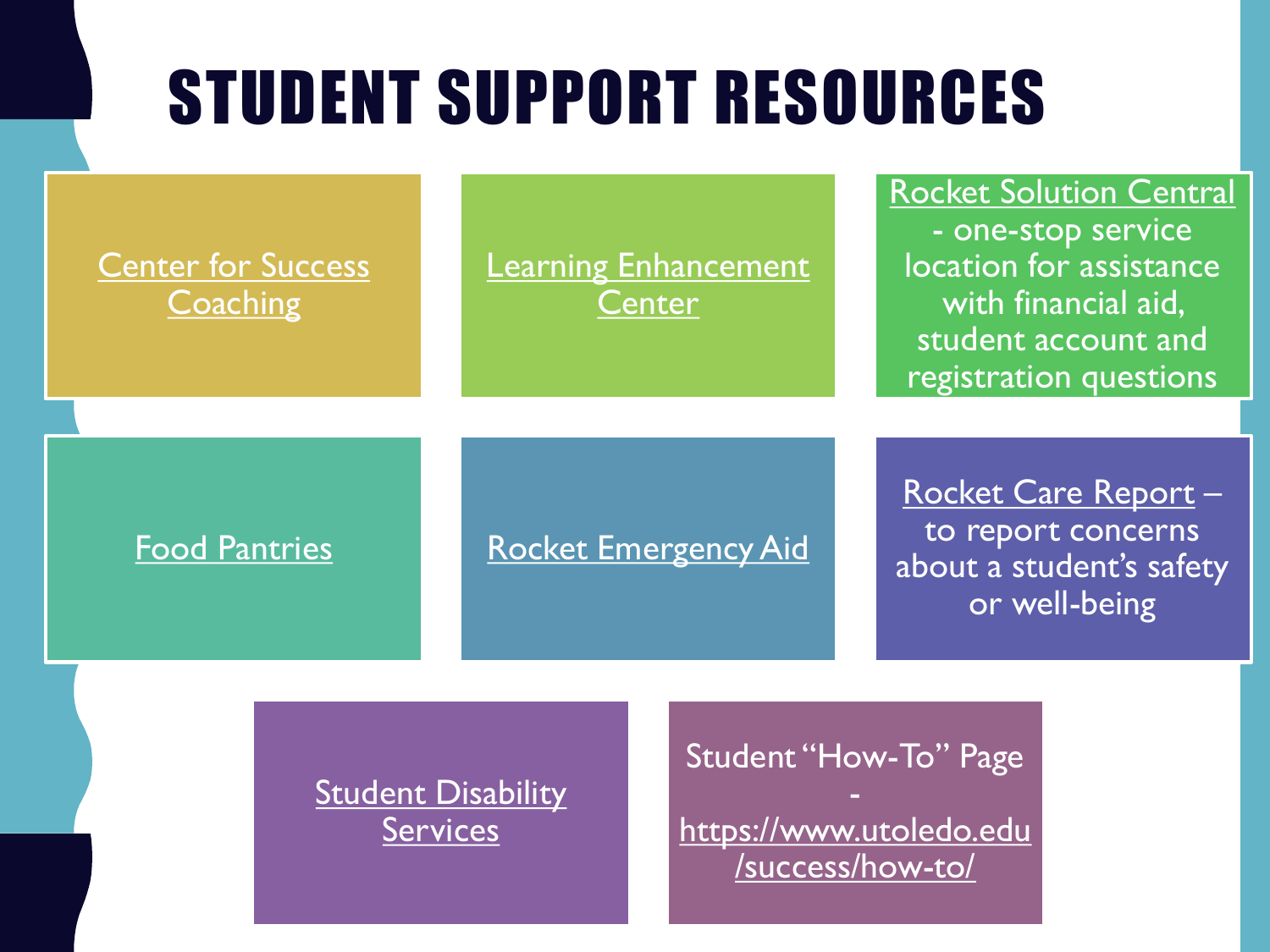





# REFLECTING ON BELONGING

- •**Breakout session (5 min) – Choose 1 question and discuss:**
- 1. Think of a professor, teacher, or supervisor you had who conveyed a growth mindset about your ability. How did that affect your experience in working with them?
- 2. Think of a time in school or work when you felt like you, or people like you, didn't belong or were not welcome. How did that affect your experience?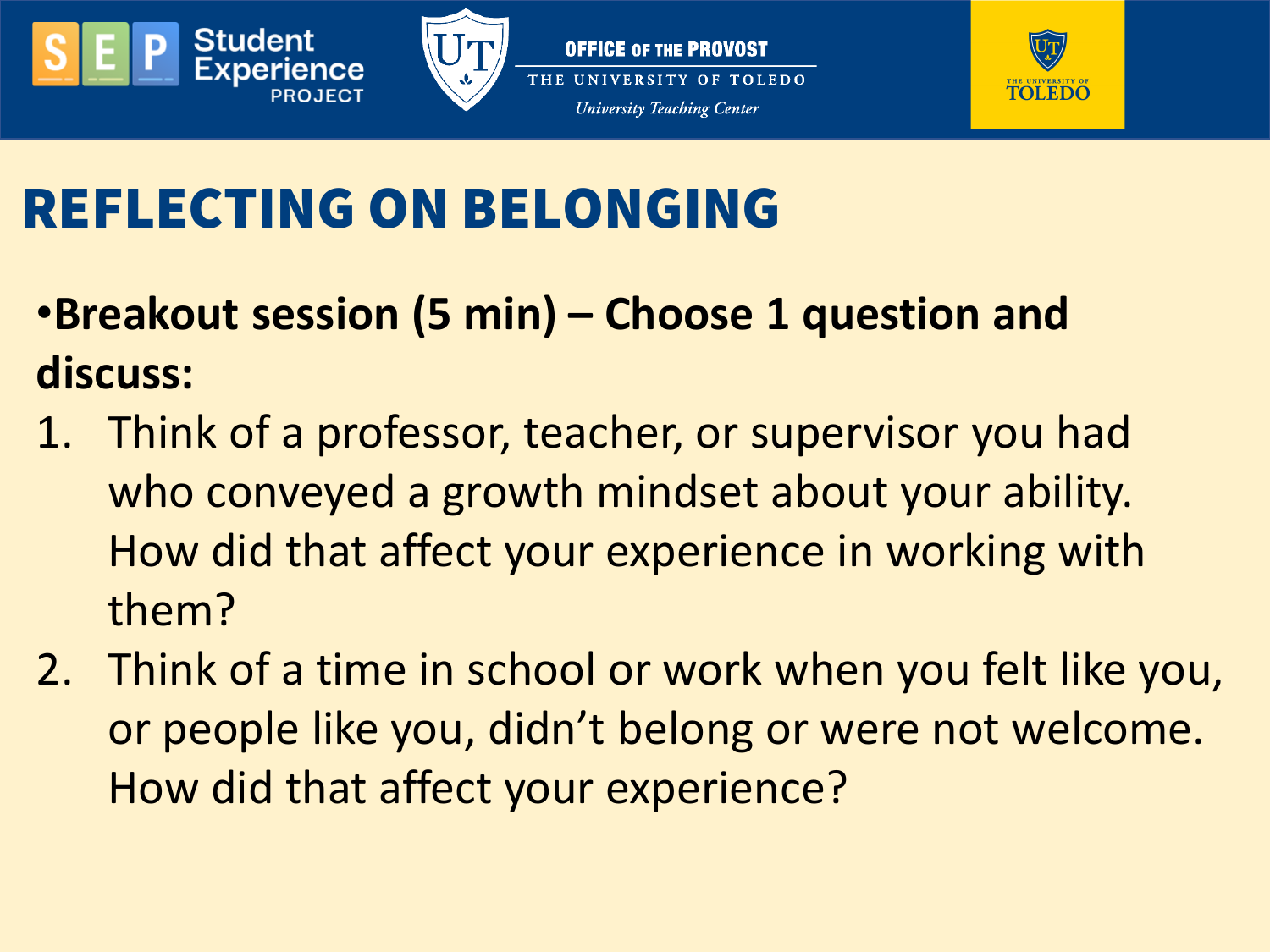



THE UNIVERSITY OF TOLEDO **University Teaching Center** 



## Sense of **Belonging**

### **Students' sense of belonging shapes their responses to adversity in school**

Do the messages in your syllabus communicate that it is normal to be challenged in your course material? Do they indicate that struggling with course material is typical, part of learning, and *not* an indication of a student's fixed potential for learning or lack of belonging in your course?

> Be sure to communicate in clear terms that struggling is part of the course and is a sign that a student does not belong in college. Be sure also to include clear language for how students can take active steps to overcome these challenges. Help in your syllabus to prevent students from concluding that they do not belong or from disengaging socially and academically on account of your course.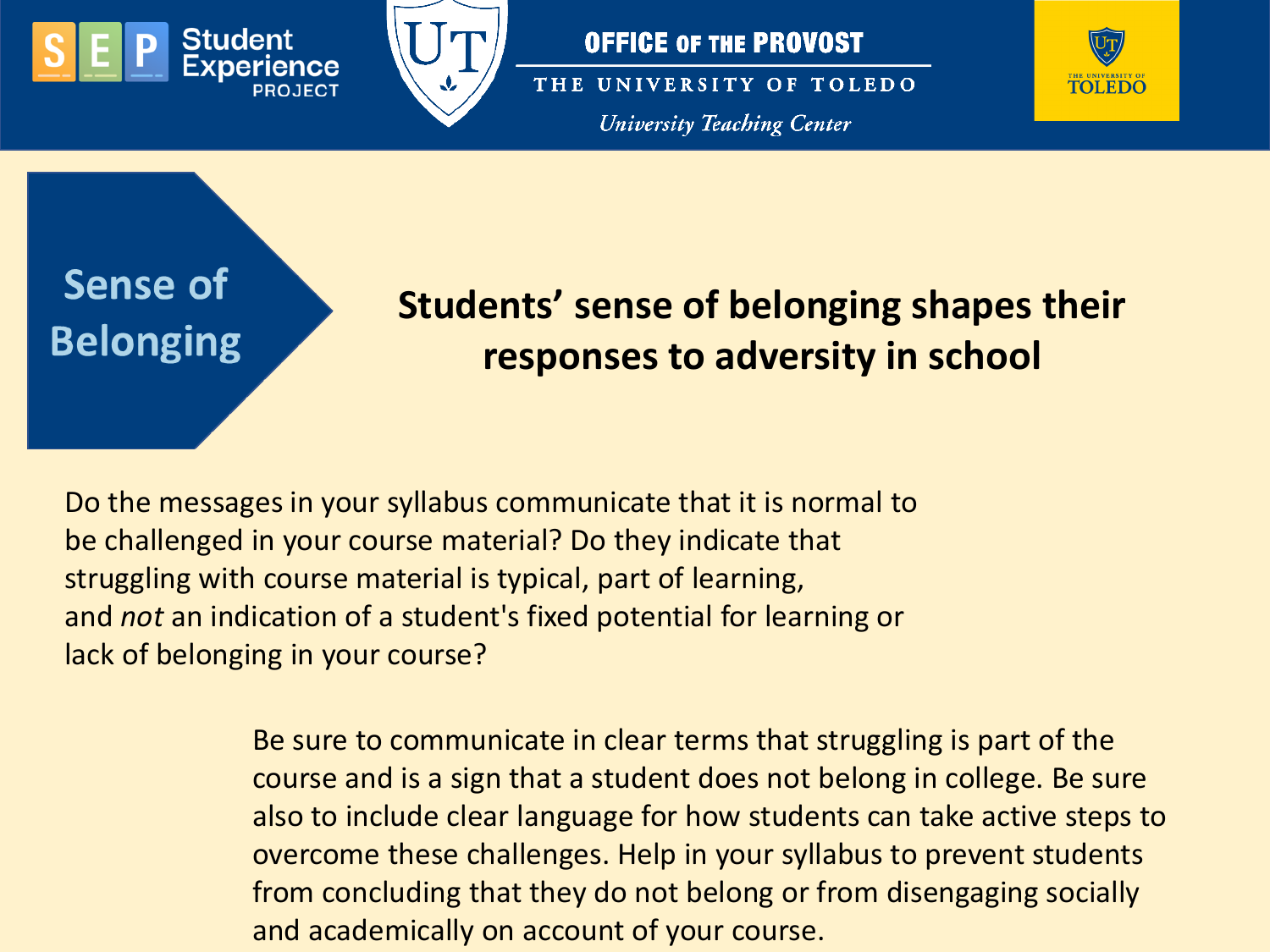



THE UNIVERSITY OF TOLEDO **University Teaching Center** 



#### **What Does This Look Like?**

In an "About Your Instructor" section of the syllabus, instructors can summarize their own stories about how they faced challenges and belonging concerns, which resolved with time and strategies. This can also be done in the first class of the term.

Example 1: "I became fascinated by statistics while going to college. I was intimidated by statistics at first, and after I failed my first midterm, I wondered if I was cut out for this field... However, I accessed tutoring services and put in some extra hours, and I earned a significantly higher grade on the final. In time, I developed a passion for the subject, and I hope to share that passion with you."

An alternative is in the "Course Notes" section of the syllabus:

Example 2: "In previous years, some students have told me that they had times during the course when they felt that they weren't doing well and became uncertain about whether they belonged in this class or should change majors. I advised them to hang in there, and in the meantime to access the tutoring center, put in some extra hours studying, and join a study group. A number of these students contacted me later in the year to tell me that, now that some time had passed and they had taken some positive steps, they did feel like they belonged."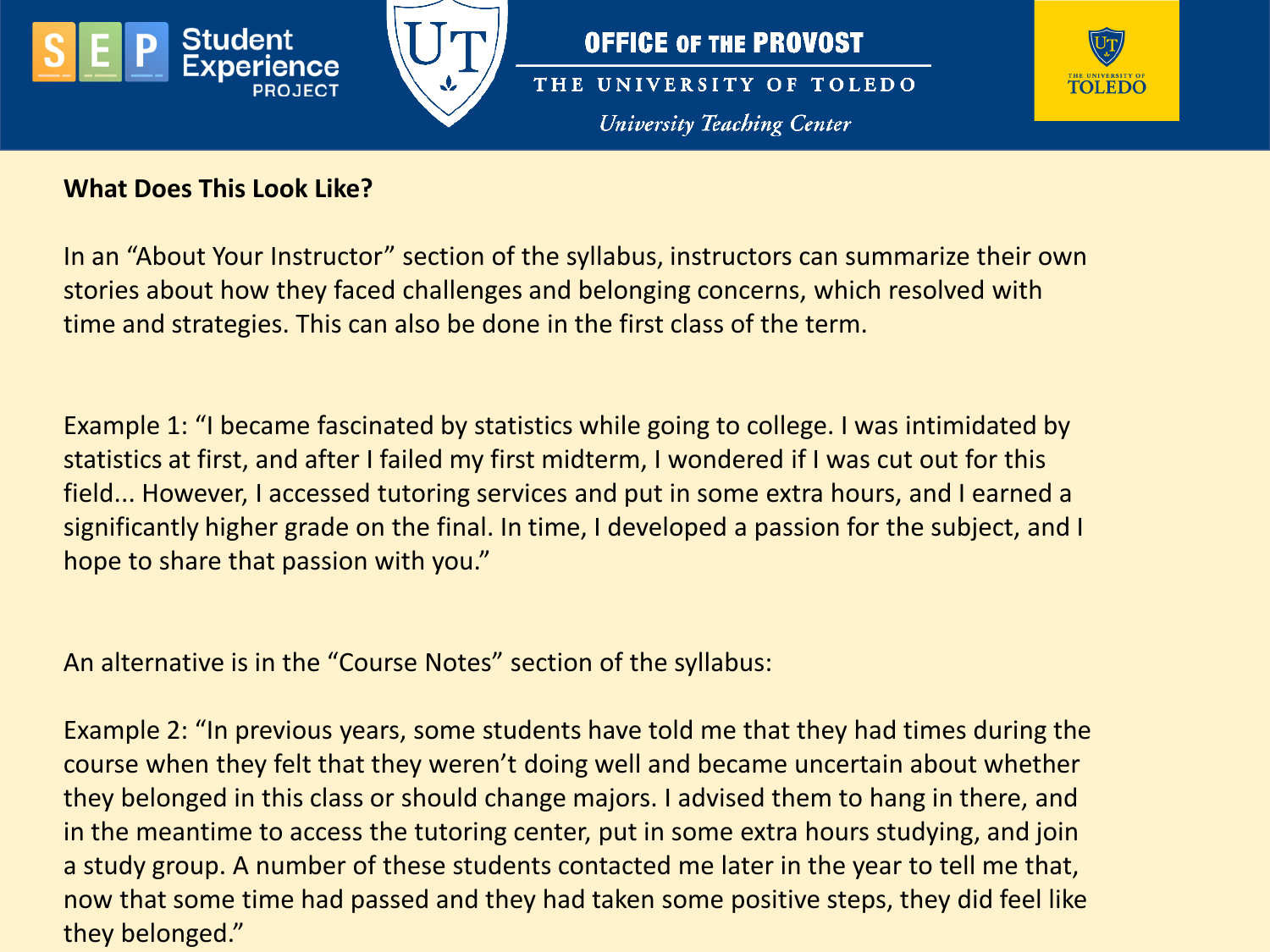

THE UNIVERSITY OF TOLEDO **University Teaching Center** 



#### **Does the syllabus communicate that diversity is valued in the classroom?**

Learning environments that support a diversity of thoughts, perspectives, experiences, and identities (including race, gender, class, sexuality, religion, ability, etc.) can have a powerful impact on students' sense of belonging, particularly for students from marginalized groups, or groups that have been historically excluded from higher education.

Syllabi that acknowledge the diversity and complexities of student populations signal to students from all backgrounds that they are seen, valued, and respected in the classroom environment.

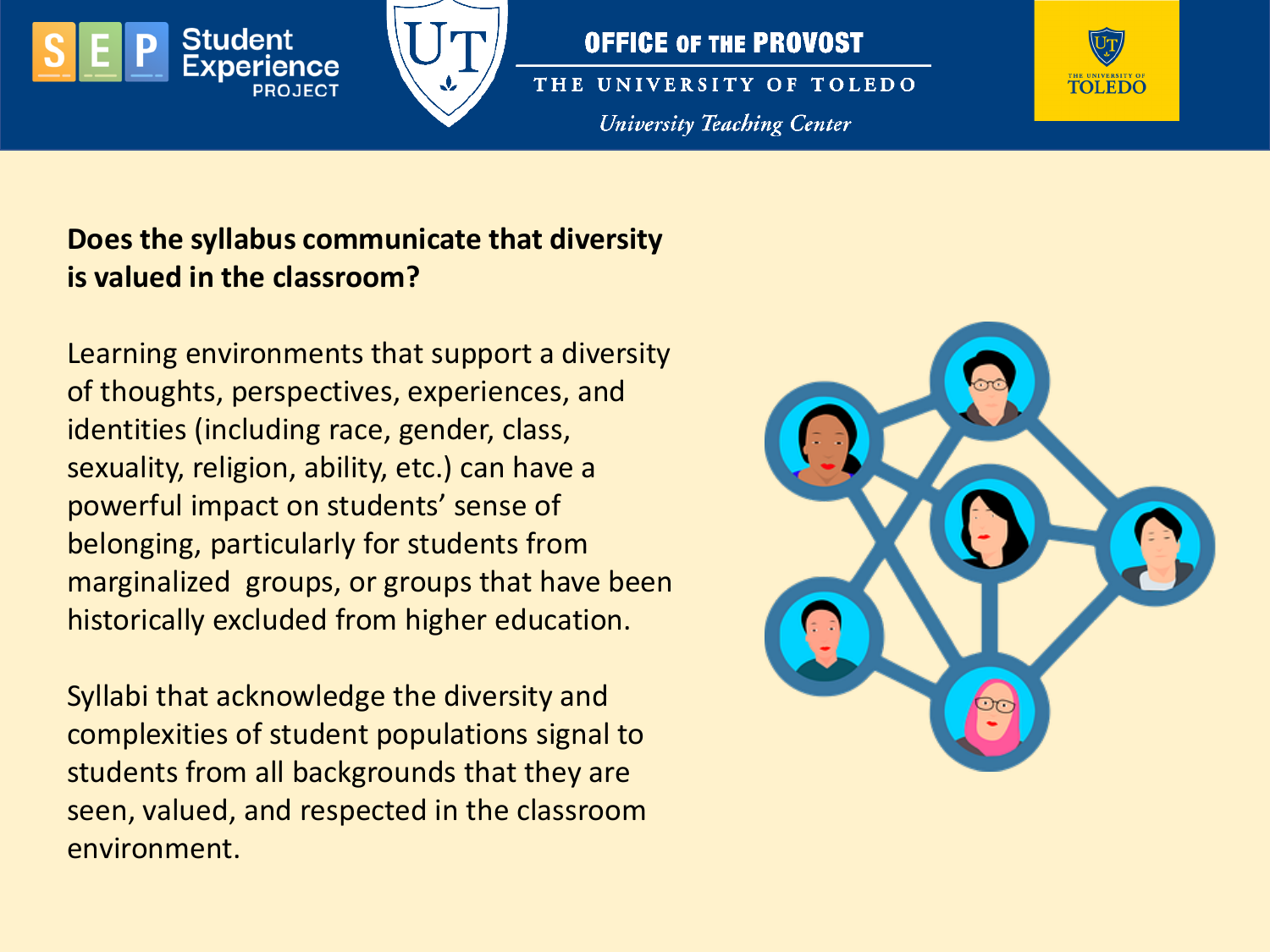



THE UNIVERSITY OF TOLEDO **University Teaching Center** 



#### **What Does This Look Like?**

Ex: "Course Conduct: I am committed to creating a positive learning environment where diverse perspectives are recognized and valued as a source of strength. I request that all students work with me to create a classroom culture based on open communication, mutual respect, and inclusion. As a class we will approach all discussions with respect and civility. Disagreements and debates in academic discourse are expected and welcome, but personal attacks are never OK, and will not be tolerated. I strive to ensure an open and welcoming classroom for all students. If I ever miss the mark, please don't hesitate to come and talk to me. We are all learning together."

EX: "Accessibility: Many students have visible or less visible disabilities, and the university offers accommodations that allow everyone to achieve their full potential. The Office of Accessibility collaborates with all academic departments to arrange appropriate accommodations for students with disabilities, without compromising the academic integrity of the curriculum. If you have a documented disability or suspect you have an undocumented disability, contact them as early as possible in the term."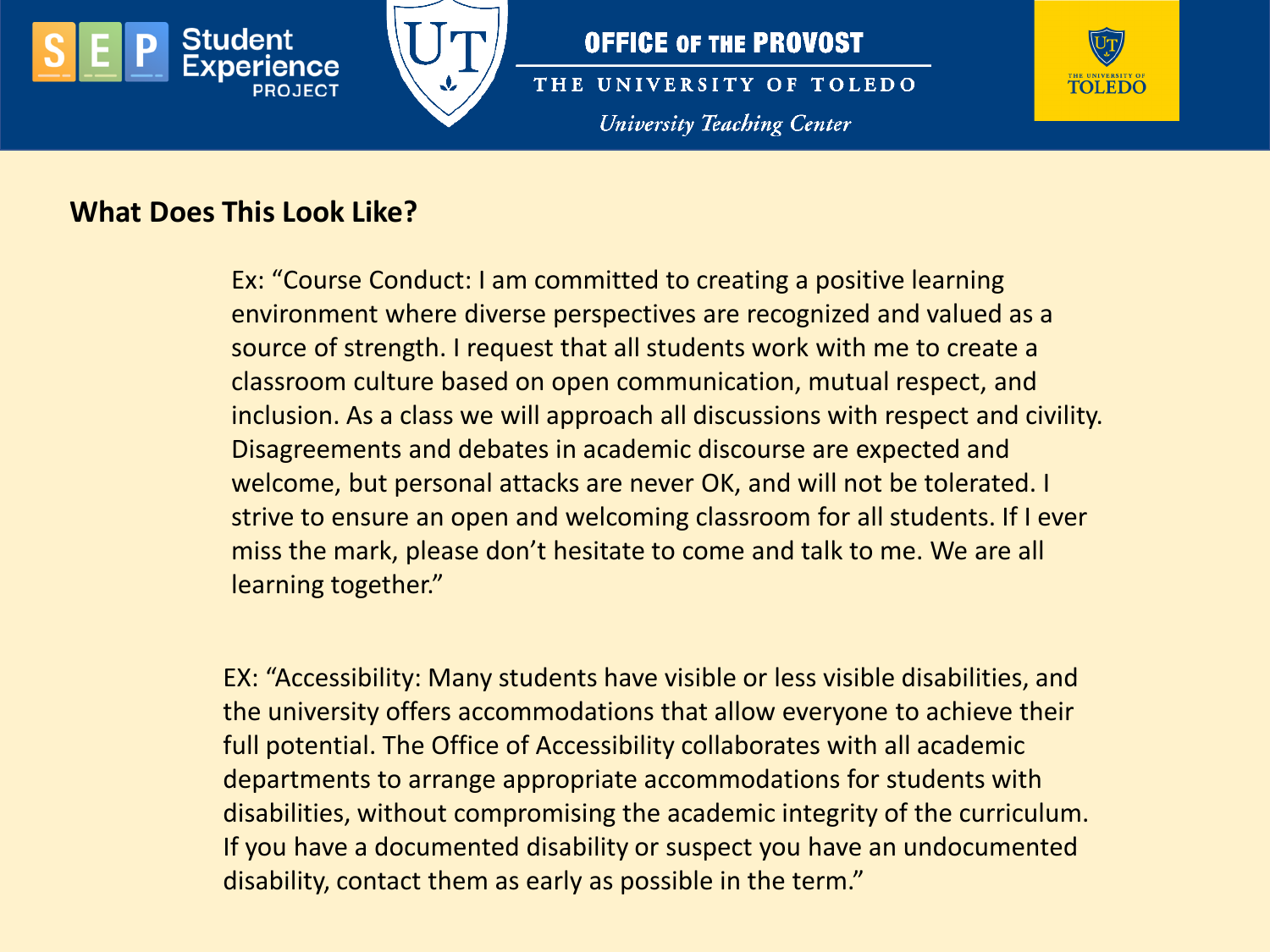





THE UNIVERSITY OF TOLEDO **University Teaching Center** 



### SYLLABUS WORK: BELONGING

Instructor Pair & Share: Pair with another instructor and choose 2-3 questions. Take turns discussing each:

> What, in your original syllabus, already conveyed equity promoting messages about belonging, caring, diversity, normalized challenges, etc.?

Are there any statements or policies in your original syllabus that might cause some students to question whether they belong or can succeed in the course?

What statements or policies are you thinking of adding or revising to help students feel like they belong in the course and in college?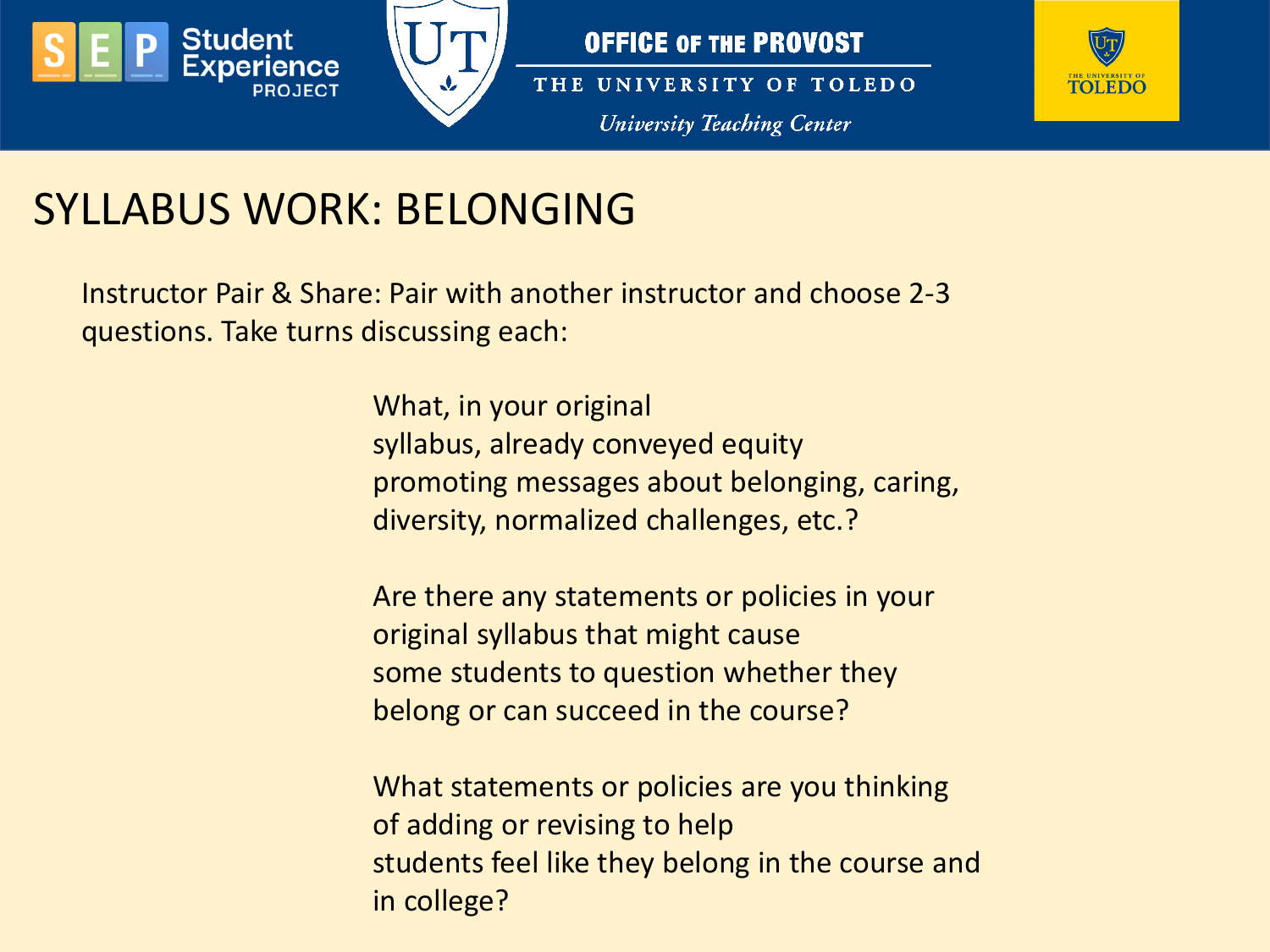



THE UNIVERSITY OF TOLEDO **University Teaching Center** 



#### Fixed Vs. Growth Mindset

A fixed mindset is the belief that intelligence and ability are innate; that they cannot be changed over time.

A Syllabus with fixed mindset messaging conveys that students have or do not have the ability to succeed, and that there is not much that can be done to change this.

This type of message disproportionately affects structurally disadvantaged students



Ex: "A note about this course: This is a difficult course. Succeeding on tests and assignments will require a thorough understanding of the course material. Students who are not quick learners should consider dropping the course."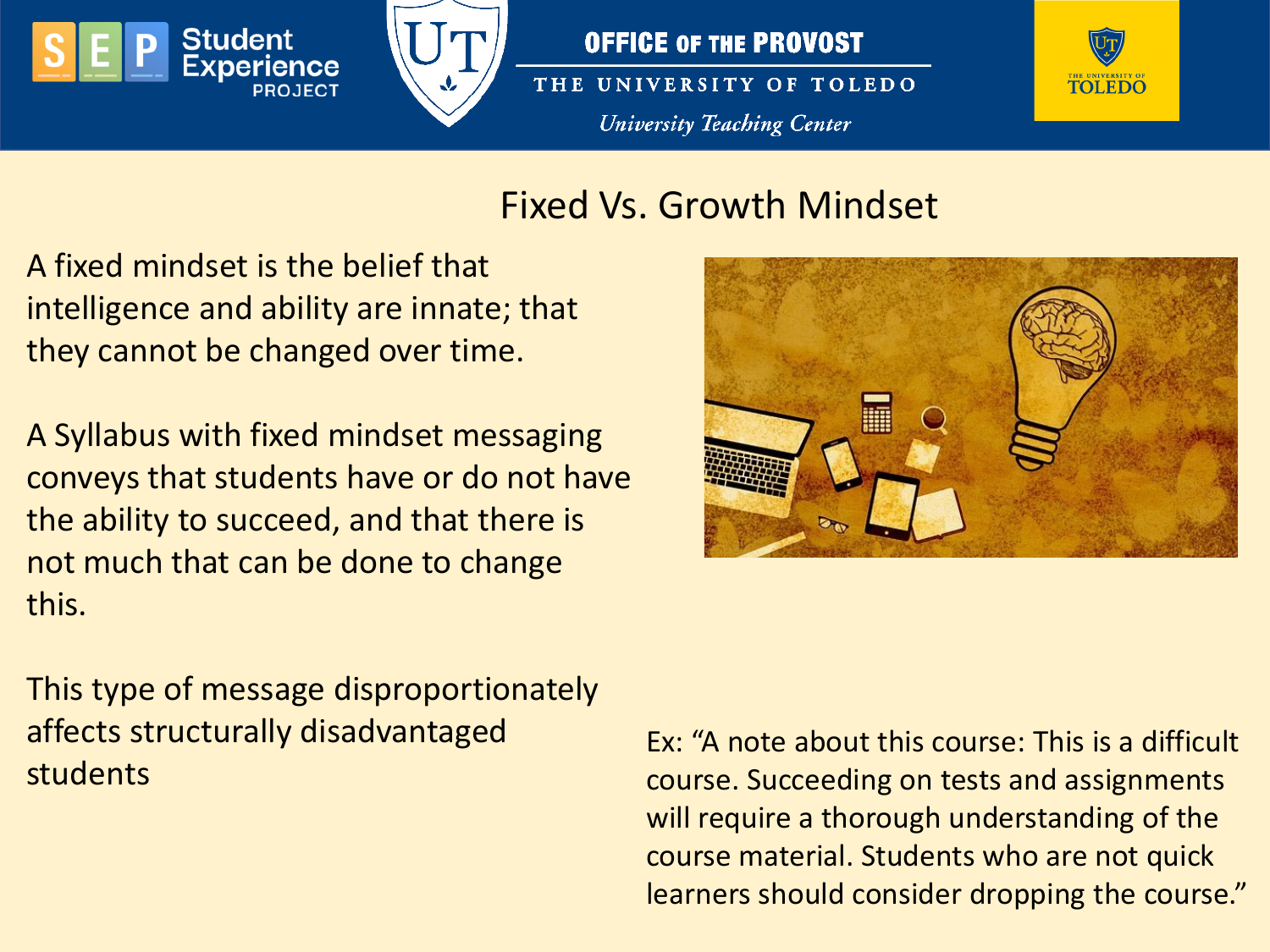



**University Teaching Center** 



### **Growth vs. Fixed Mindset**

•When instructor has a fixed mindset about students' capacities to succeed:

•Overall course grades are lower

•Racial achievement gaps are twice as high

•Students report more negative experiences in class, and more negative impact of instructor on motivation to succeed

•Instructor mindset is a **stronger predictor of student achievement** than instructor: *level of teaching experience,* 

*tenure status, age, gender, race/ethnicity*

Canning, Muenks, Green & Murphy, 2019

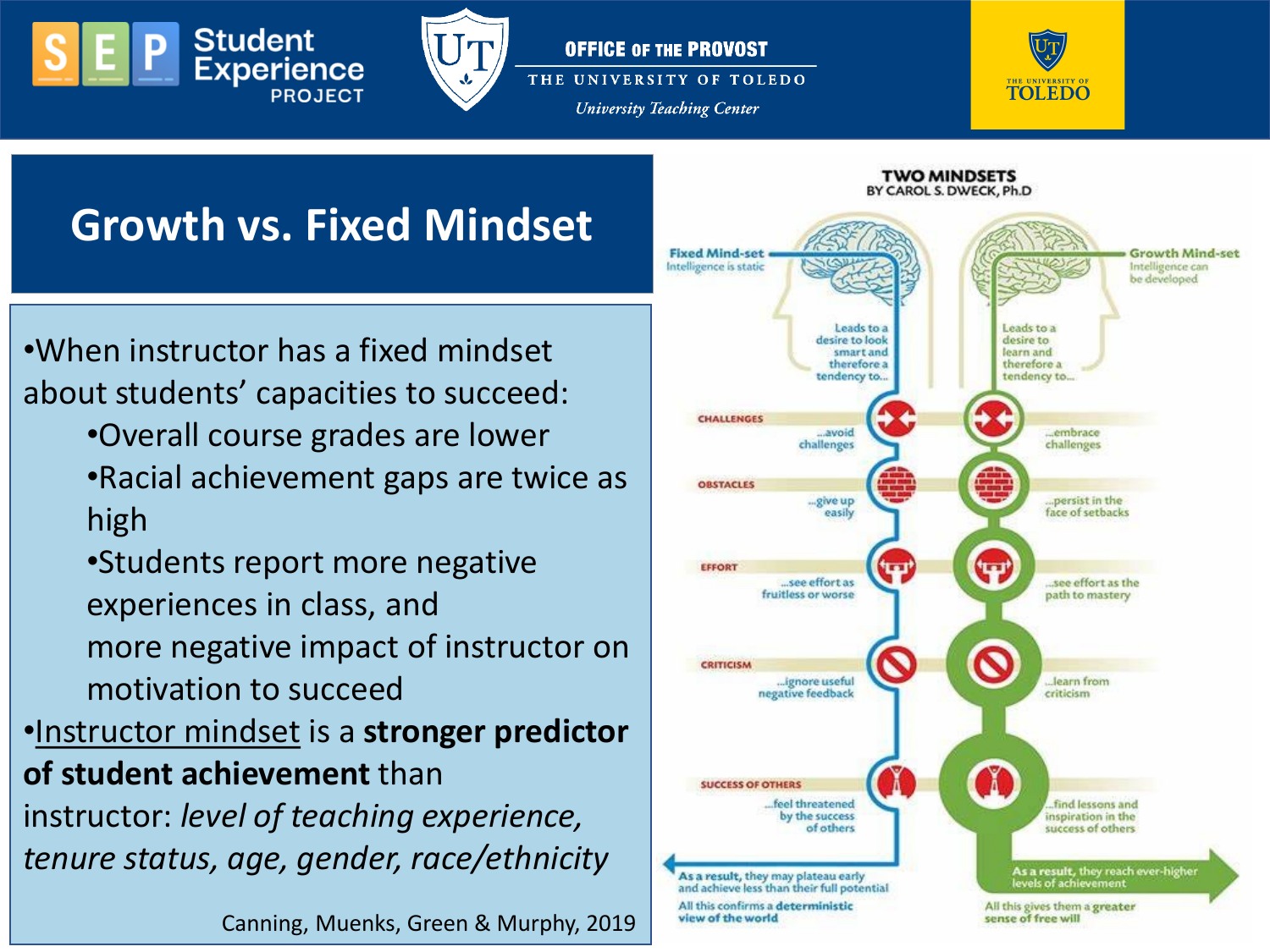



THE UNIVERSITY OF TOLEDO **University Teaching Center** 



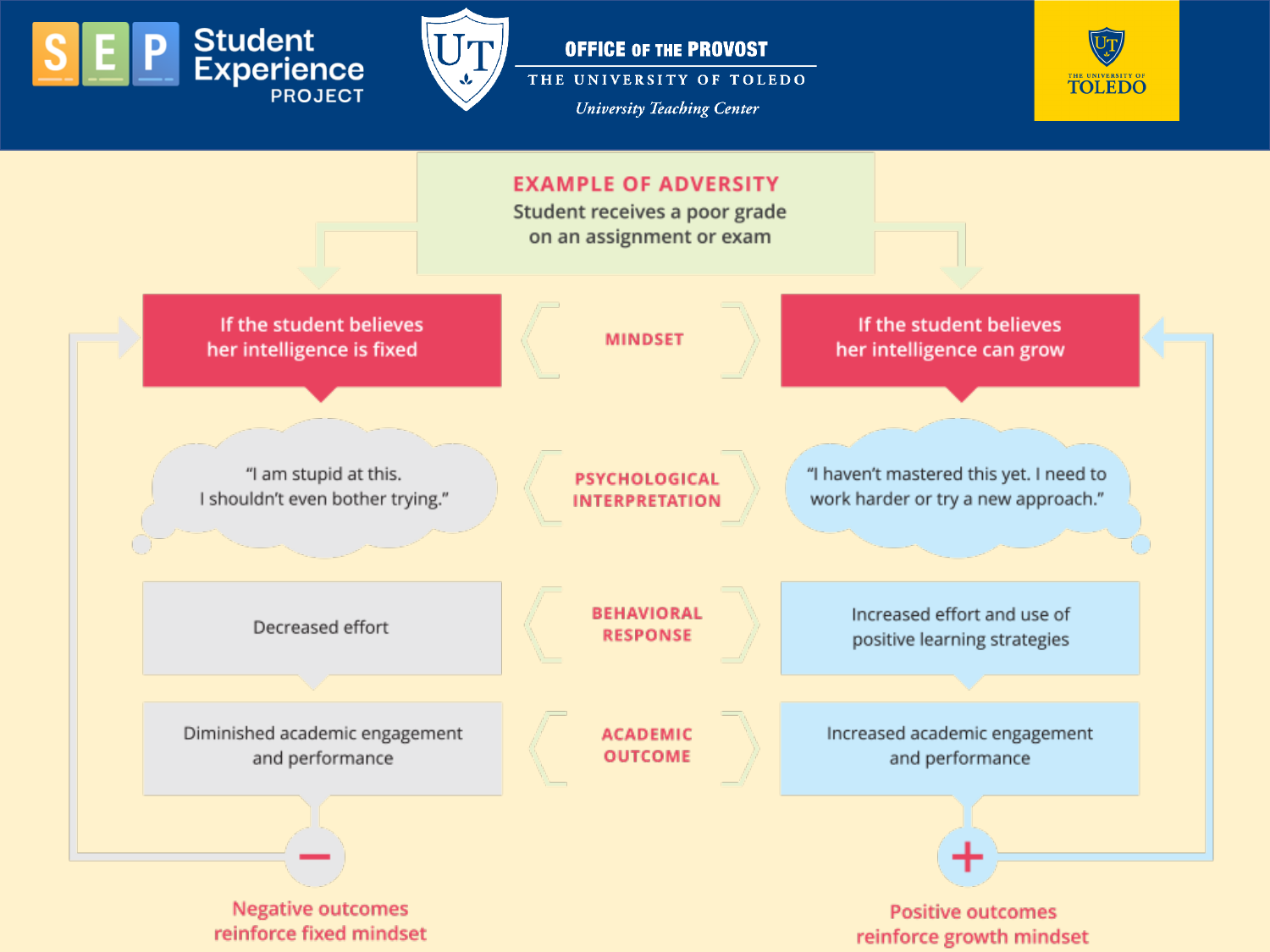



THE UNIVERSITY OF TOLEDO **University Teaching Center** 



Growth **Mindset** 

Does your syllabus communicate that you have a "growth mindset" rather than a "fixed mindset" about each students' abilities?

An instructor growth mindset conveys that the instructor believes that students are capable of growing; that abilities are not fixed. Principally, with time, effort and the right strategies for success, every student can succeed. Also, it is imperative that students reach out for help when they are struggling.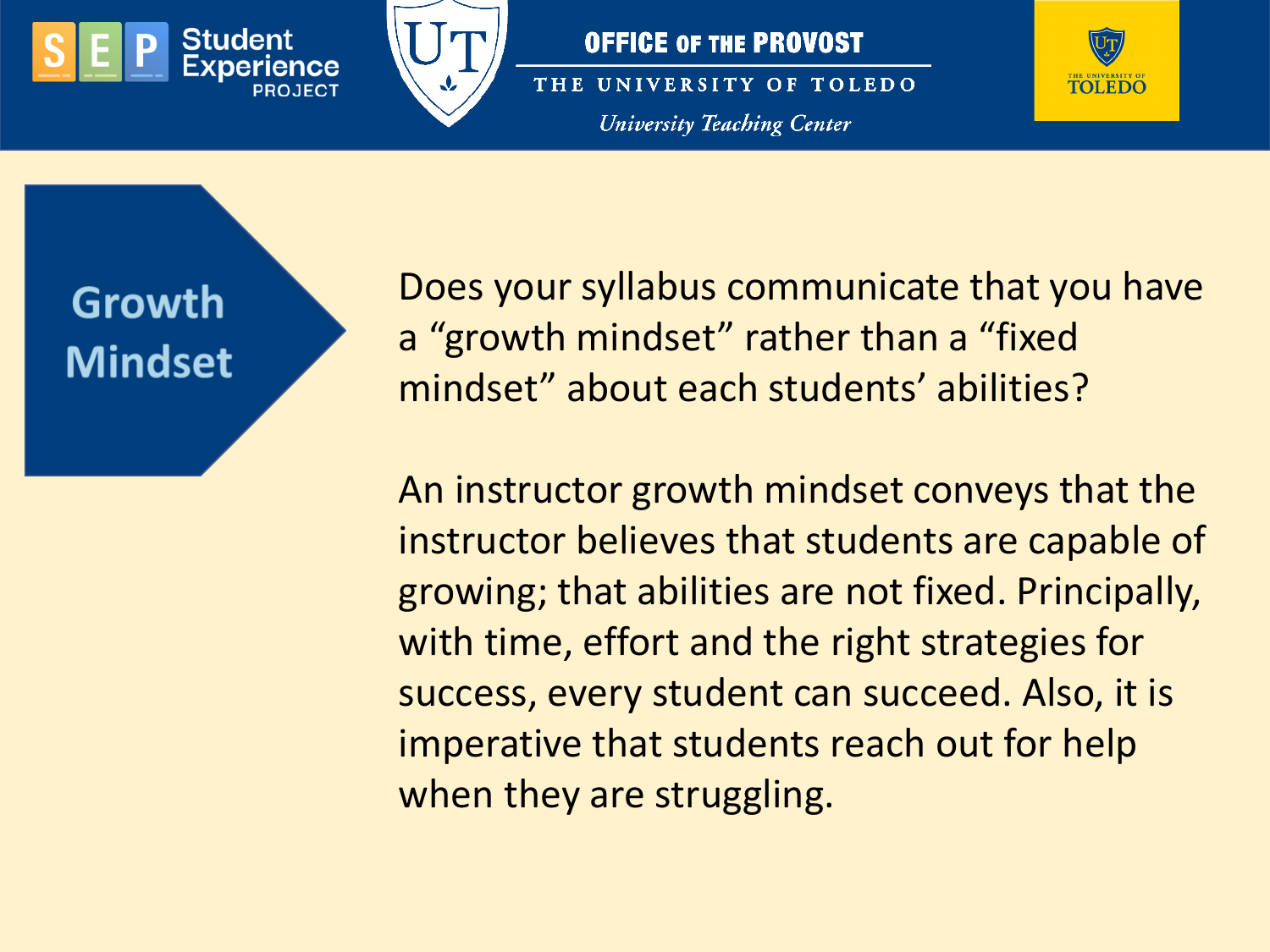



THE UNIVERSITY OF TOLEDO **University Teaching Center** 



Common Misconceptions About Growth Mindset

It does not mean that the instructor believes that every student is equally prepared for a given course, or that every student can grow their ability enough in a single term to succeed in a given course.

It does not mean the instructor believes that success is merely a matter of effort. Encouraging students to "try harder" will not promote growth unless they have the preparation, strategies, or resources they need for the effort to pay off. This can exacerbate some of the very issues that growth mindset is intended to address.

Growth mindset is also not just about being nice or having low standards. Classes that take a growth mindset approach are challenging, because challenges are part of how students grow.

A growth mindset means that the instructor does not regard struggling with the material as a sign that the student is incapable.

Struggling often just conveys needing to review material more closely of possibly returning to more foundational classes.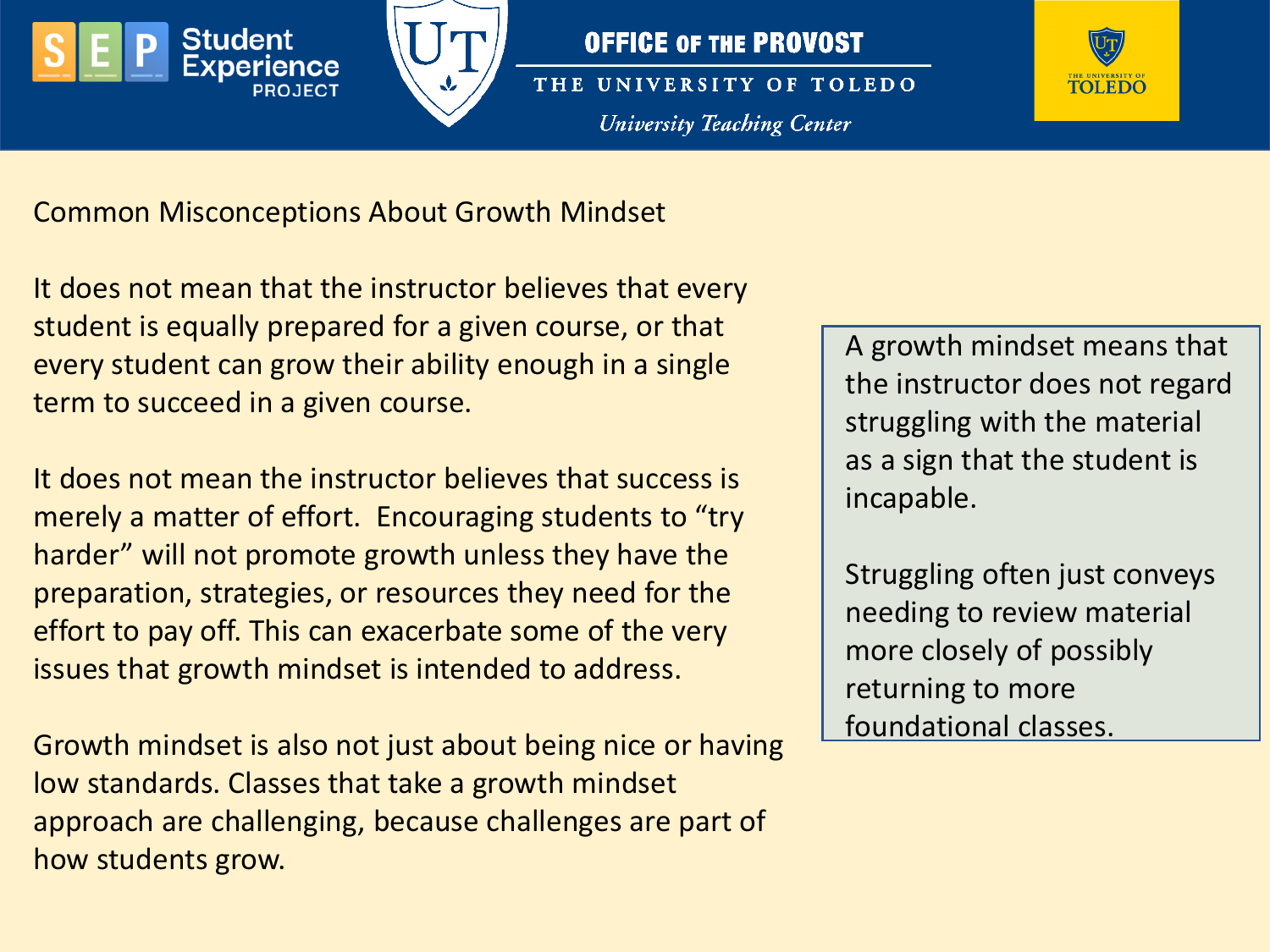



THE UNIVERSITY OF TOLEDO **University Teaching Center** 



Does the syllabus communicate that utilizing academic resources is a standard part of succeeding? Does the syllabus provide flexible opportunities for accessing support?



#### **What Does This Look Like?**

Sometimes, a simple wording change can make academic resources feel more accessible to students.

EX: Rephrasing "office hours" as "student drop-in hours" is a small change that more clearly conveys that students are welcome during that time.

EX: "UT provides services designed to help students achieve the academic success they are truly capable of. Most students access them at some point in pursuit of their degree. I have provided a list of the academic support offices offered below."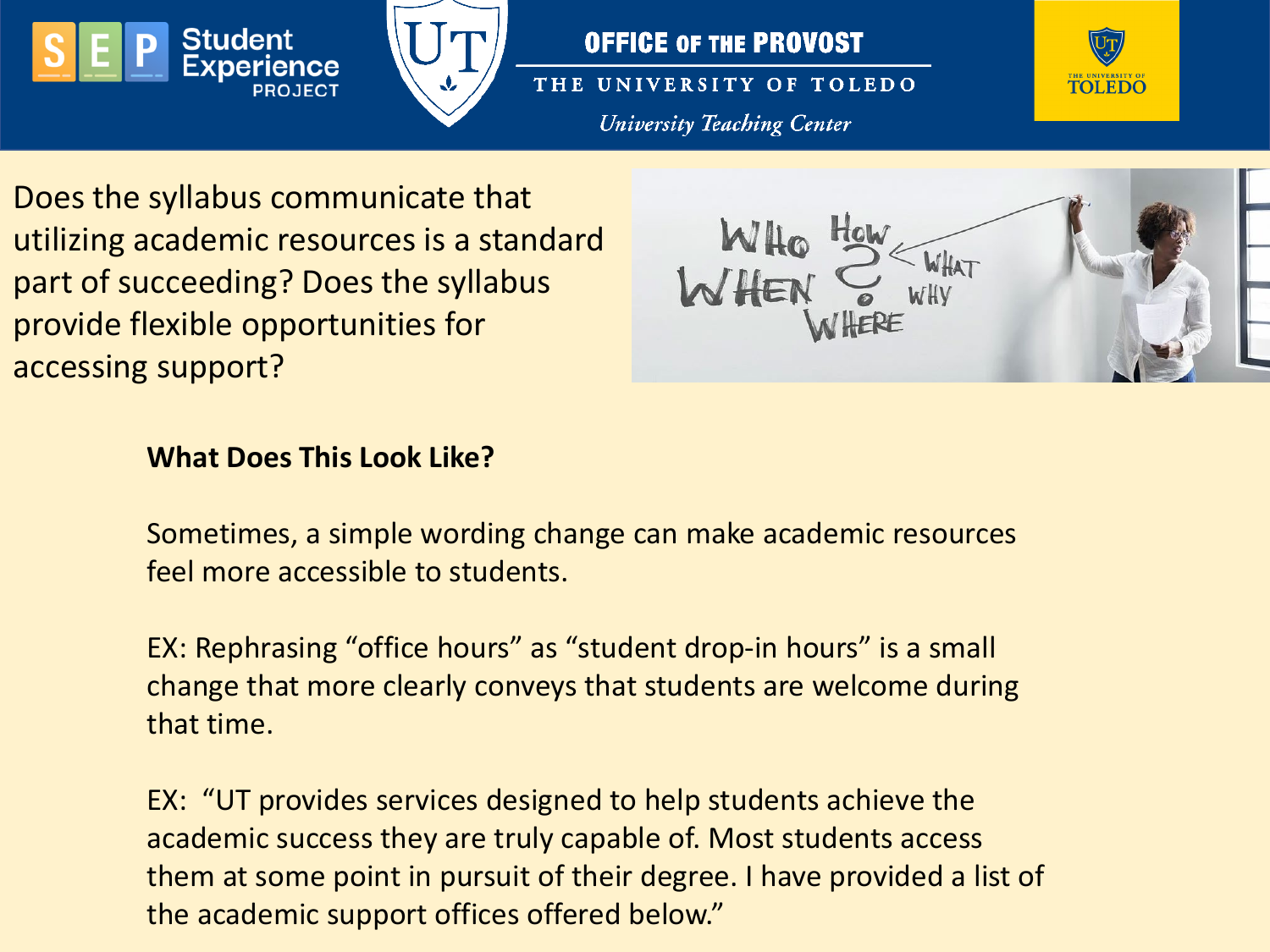



**OFFICE OF THE PROVOST** THE UNIVERSITY OF TOLEDO **University Teaching Center** 



# SYLLABUS WORK: GROWTH MINDSET

#### **Instructor Pair & Share – Take turns discussing:**

1. What statements or policies are you thinking of adding or revising in your syllabus to message your belief that students can succeed in the course and in college (i.e., your growth mindset about their abilities)?

2. What statements or policies are you thinking of adding or revising to message resources and support for students facing challenges in the course?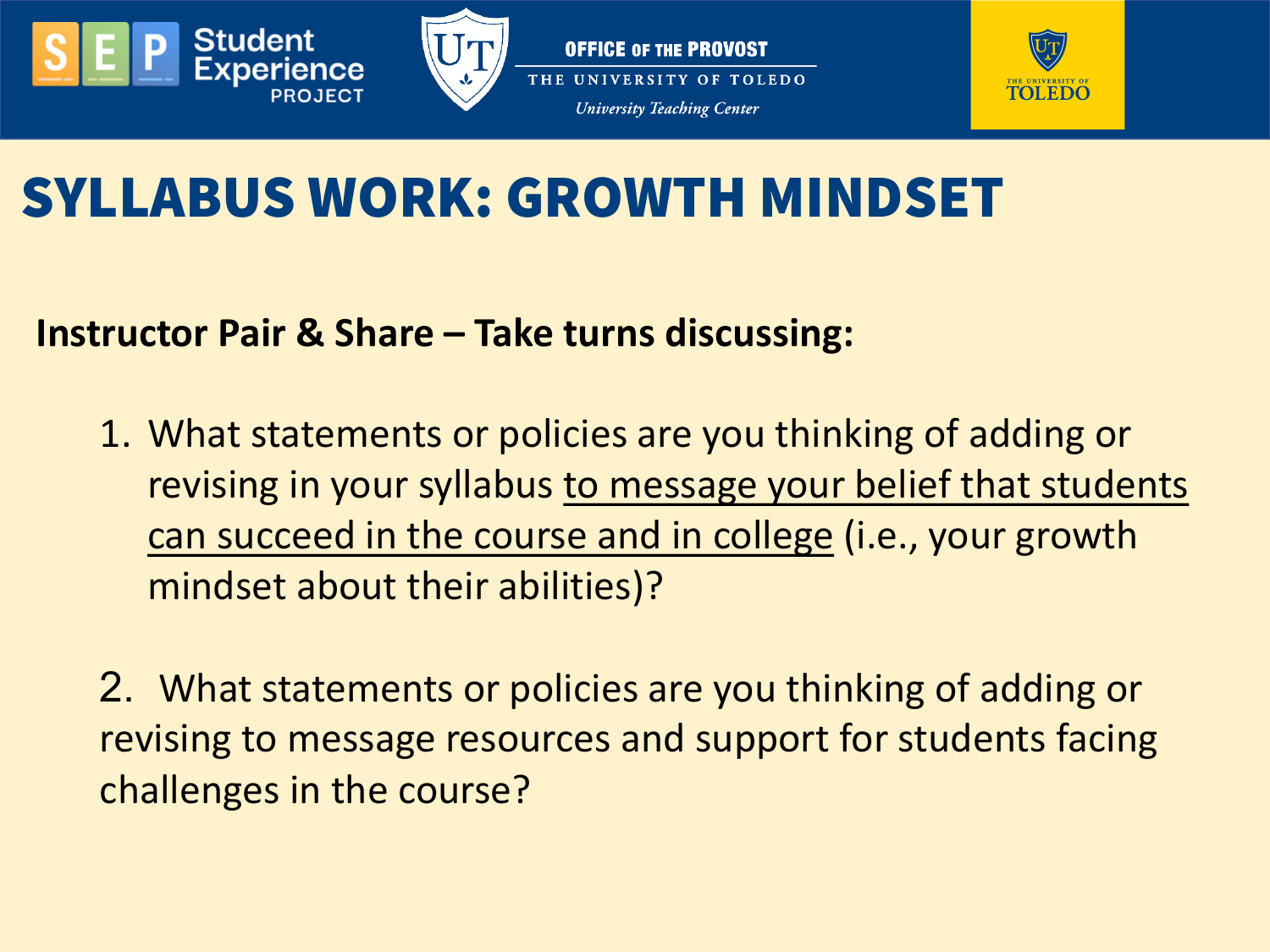



OFFICE OF THE PROVOST THE UNIVERSITY OF TOLEDO **University Teaching Center** 



# WRAPPING UP AND NEXT STEPS

- •What do you want to learn more about?
- •Some suggested next steps:
	- Fully review your syllabus for language attuned to belonging and growth mindset
	- **U**Share what you learned with colleagues